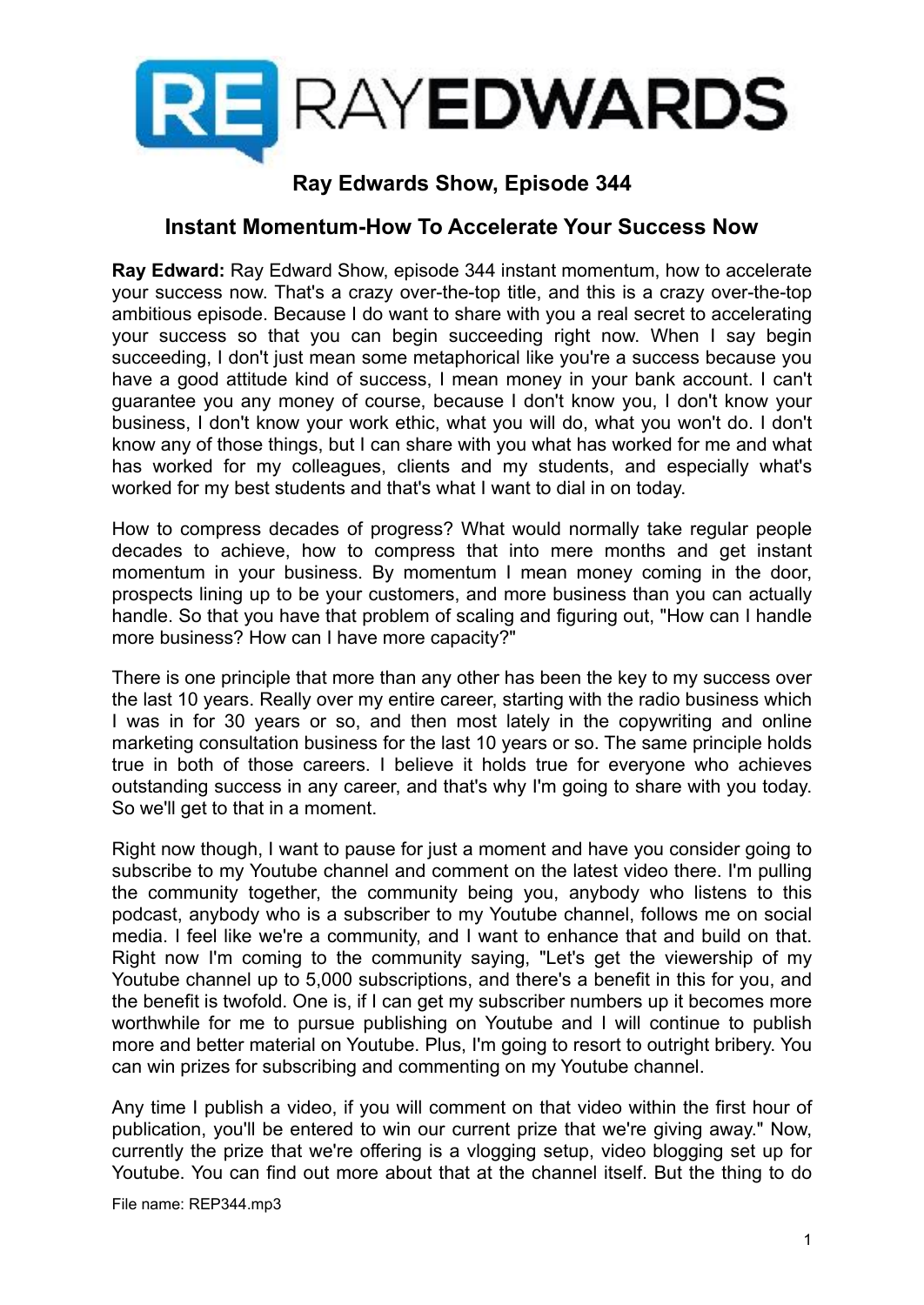

right now is just go to Youtube.com/rayedwards, that's Youtube.com/R-A-Y-E-D-W-A-R-D-S. Click the subscribe link and when you subscribe, you'll see a little icon of a bell, you want to click on that as well.

That way Youtube will notify you whenever I publish a new video. The key thing about that is that will make sure you can comment within the first hour of me publishing a video so you get qualified to win the prizes that we're giving away currently. We're going to keep giving away prizes until further notice on the Youtube channel. Because once we hit 5,000 I'm going to give way the first round of prizes and we're just going to keep building, and the prices are going to get bigger and better as we go. So, go there subscribe and hit the bell icon at Ray Edwards at Youtube.com/rayedwards.

Let's move on, let's get into instant momentum, how to accelerate your success now. Instant momentum in your business comes, I believe, through one key activity or investment of your time and energy. That is finding the right mentor. Let me share a couple of stories with you. When I was in the broadcasting business, radio broadcasting I in the early years had two different jobs I was doing at the same time. On one side of my day I was managing the programming and disc jockeys and air personalities, the content that was going out on the radio stations, I managed multiple stations and I managed many on-air talent, promotional people, a big staff and I was good at that. What I loved to do more, however, was to be on the air, to be an entertainer, an informer, somebody who informed, entertained, educated, motivated, made people laugh, that's what I loved to do.

I liked management but I loved being the entertainer on the air. Bob Glasgow who was my consultant at the time took me to lunch one day and said, "Ray, I think you need to choose one thing that you're going to do, one thing that you're going to focus on and in my personal opinion you're a better manager than you are air talent". This was very upsetting to me, this is not what I wanted to hear but the more I considered Bob's advice the more I realized he was right and so I chose to move into management and out of being on the air. Best career choice I could have made in the business at that time, it led to many other opportunities, it led to a deeper relationship between Bob and I.

He gave me much advice over the years in my radio career that accelerated me faster than I ever could have gone on my own, including encouraging me to take a job in a Podunk town I'd never heard of, as opposed to the big time impressive would make me look good at my friends and coworkers job that I was going to take. I was going to take a job in a big city back east but Bob said, "I think you really need to consider working for this guy in Spokane, Washington. His name is Steve Cody". I went to Spokane and I was honestly not impressed, not impressed with the town, not impressed with the radio stations, not impressed with the opportunity like the money I was going to be paid and the company I was with and so forth.

What I was impressed with was Steve Cody, that was the longest job interview I've ever had, it lasted-- I'll tell the story in other places many times, that interview lasted

File name: REP344.mp3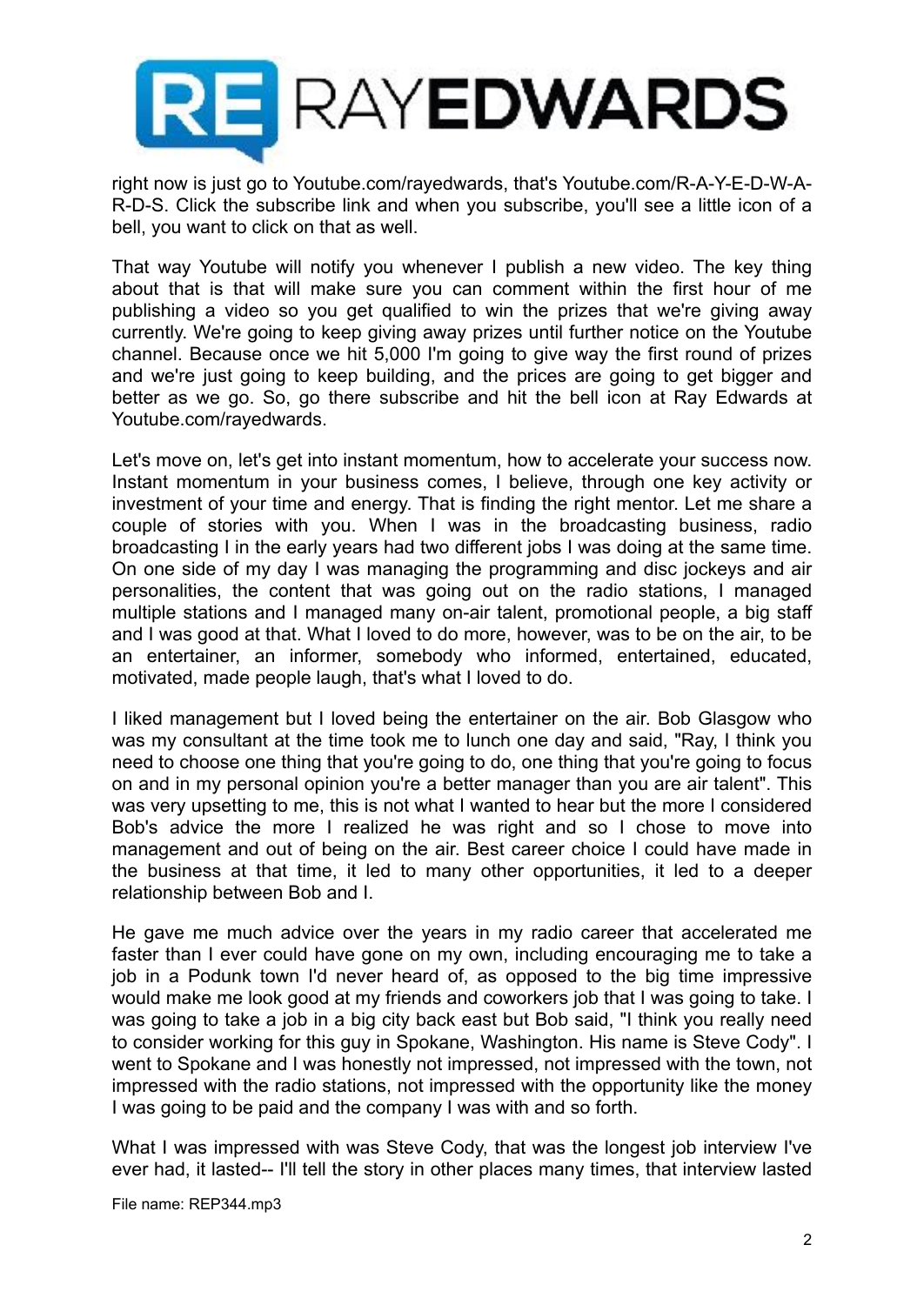

11 to 12 hours. It started when he picked me up at the airport early in the morning and he was relentless, he did not let me loose until that evening. We went to the office, we talked about radio, we talked about philosophy of radio, of broadcasting, of advertising, of marketing, we went to lunch we talked more, he asked me a bunch of typical interview questions and some weird not typical interview questions.

I actually decided, "This is going to be a practice interview for me because, there was no way I'm going to take this job, this is a Podunk town, this is an ugly radio facility, this is not very impressive money, I don't see why I would take this job, I'm going to say all the things in this interview that I would never say anywhere else." I did, just took the gloves off and so did Steve and by the time the day was over I called Lynn, my wife, from the hotel that night and I said, "Honey, I know how this is going to sound but I think I want to take this job, I want to work with this guy Steve Cody".

I did and Steve was first my boss, then became my friend and then became a trusted advisor, a mentor for me in my career, we remain friends to this day, he helped me make key decisions along my career path and that eventually led to me leaving the radio business and starting my own online copywriting service. If you don't know, copywriting is writing the marketing words that sell on your website, on your print materials, for your podcast, for your video scripts, etcetera. I wrote lots of copy and I actually got some pretty well-known clients and that career took off, and ultimately I met up with a guy named Michael Hyatt who was one of the other key mentors in my life and I think of Michael as the professor of sometimes harsh reality. Michael is a guy in my life who I can talk to about my business, about challenges or opportunities that I have and he will tell me exactly what he really thinks about that situation. Whether he thinks I want to hear it or not. I really respect that. It's been enormously beneficial to me and my business. Very helpful. What I'm trying to convey with these stories is, first of all, to let you know that I have had mentors all my career. Just to define a mentor in the context about which I'm speaking of it is a trusted advisor in a specific field of endeavor business who can help you advance in that field of endeavor, in that business.

I realized there's mentoring in other parts of life but I'm talking specifically about business mentoring right now. I would not have enjoyed the success I have enjoyed without having mentors along the way who saved me time, who pointed to me the right direction, who slapped me around a little bit when I needed it and who really are the people who have been responsible for the speed and distance of my success beyond. Obviously, I'm ultimately responsible for what I do. If I had done nothing with the advice they gave me, they could not be blamed for that but I will credit them for helping me make the right choices. That's what a mentor can do for you.

In fact, there are other things a mentor can do. I have five good reasons why you need a mentor in your business, in your career if you want to achieve maximum success, if you want to achieve instant momentum. I alluded to this at the beginning of the show. What got me started thinking about this topic was, I'm working with a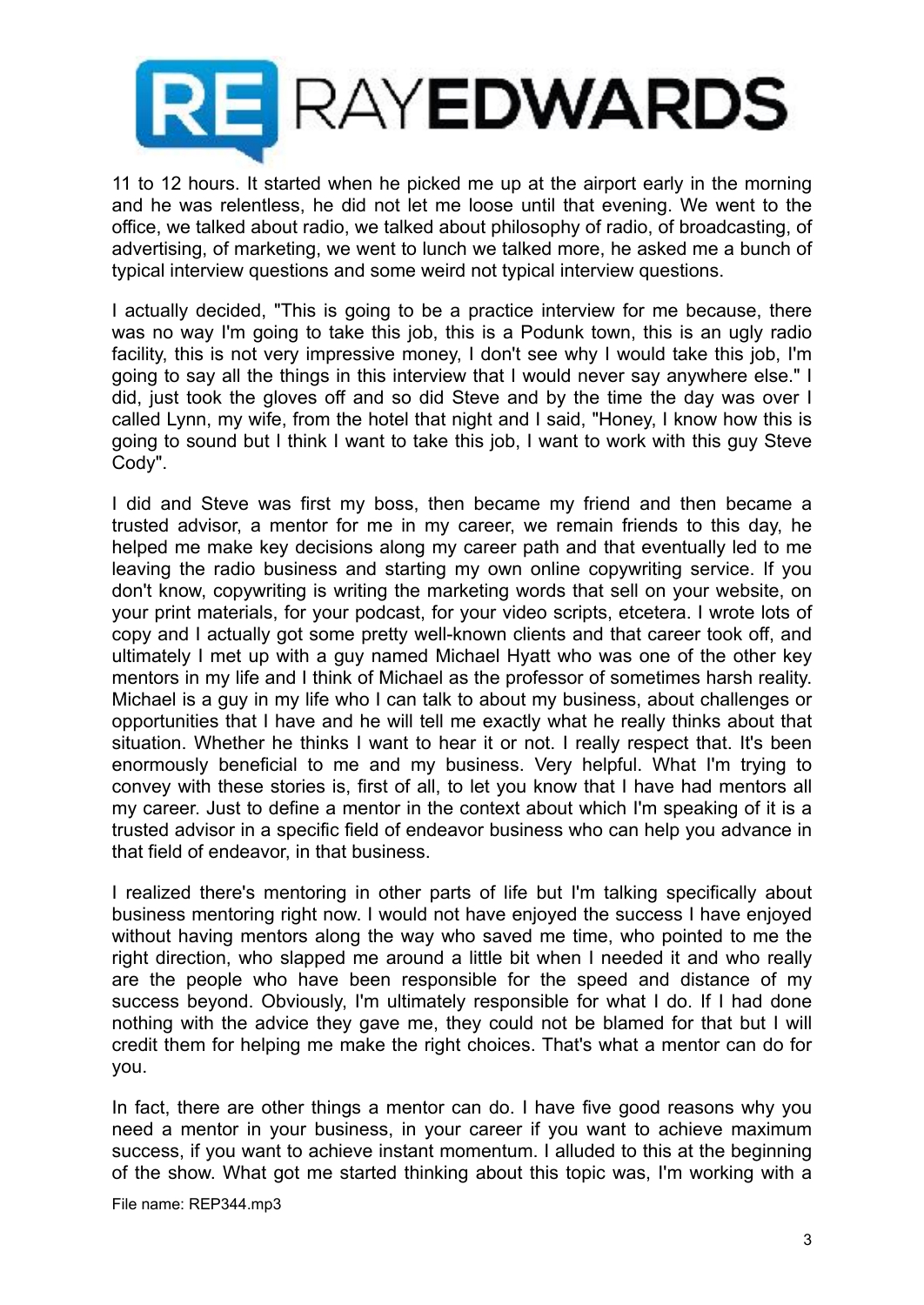

bunch of copywriters as my apprentices which is different than a mentorship, by the way, very different. These apprentices are at different skill levels, different experience levels in business, different seasons in life. As I spoke with some of them, I realized that there's a few of them that what they really need is a mentor.

Made me start thinking about what mentors have meant to me and why I think it's important wherever you are in your career. You don't have to be a copywriter. I'm going to speak a lot about copywriting and marketing but this could be true in any business that involves you personally. If you're a consultant, a coach, a trainer, a counselor, you make online courses, you do live seminars, workshops, you perform professional service, really any business. When you hear me talk about marketing and copywriting, just realize it could be any business we're talking about.

Okay Ray, get to the point. Here are the five reasons why you need a mentor in your business. Number One, reason number one, you need a mentor. A mentor provides you with accelerated success. You go faster and further than you could on your own. One of my first mentors in the online marketing business was Alex Mendoza. He and Armand Morin mentored me together. They had a double partnership where they mentored people. I paid them a lot of money for advice. Unlike most the other people in that mentoring program, I actually followed their advice which is a whole other topic.

Why people pay money for mentoring or coaching and then don't do what the coach or mentor says? I don't understand this. Anyway, I digress. Through Alex and Armand, I first realized I had to move beyond merely writing copy as a service for clients and start producing products. Training programs that I could sell so that I could make money without having to add more hours to my schedule because I can only write so much copy personally. They let me to do that. That was a huge benefit. A huge leap forward in my career.

Then, Alex accelerated my success by introducing me to Mark Victor Hansen and Jack Canfield, the co-creators of the Chicken Soup for the Soul Empire.

That eventually led to me being introduced to Frank Kern and writing copy for Frank. Through Frank, I ended up writing copy for Tony Robbins. Indirectly after that for a lot of other people because once you've done some work for Tony, other people really take interest and say, "Well, maybe you should do some work for me." This is an illustration of how a mentor, in this case, Alex Mendoza single mentor can accelerate your success. I went faster, got bigger clients, more famous clients than I ever would've gotten without Alex and Armand mentoring me through this period in my life, accelerating success is reason number one why you need a mentor. Reason number two, connections and open doors. Now, I know I just talked about that in the previous segment but it's more than just recommending you for jobs, it's letting you meet people who enrich your life, who expand the focus that you're able to view the world from, expand your vision probably a better way of saying that, to expose you to opportunities that you might otherwise miss out on. A good mentor can open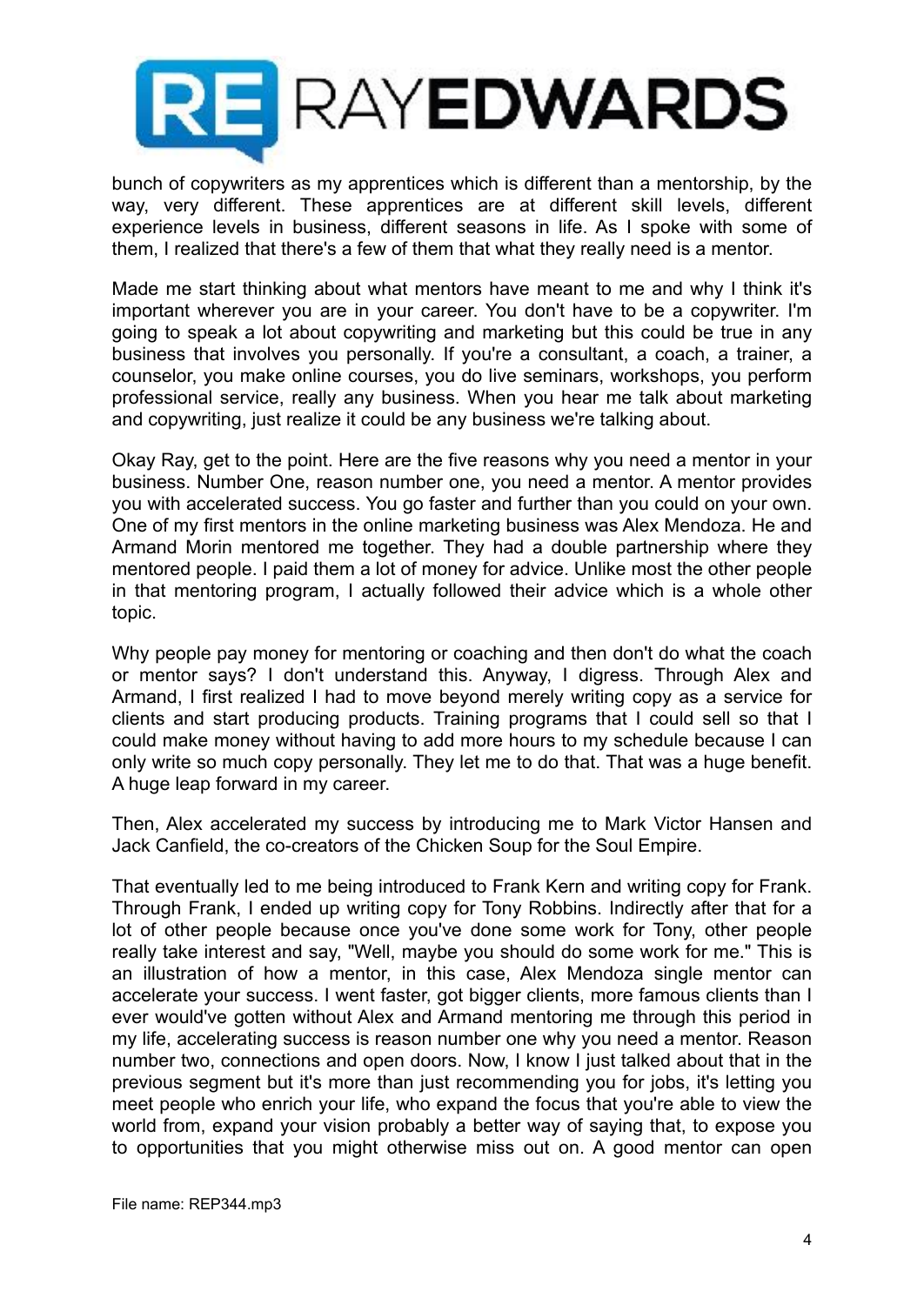

doors for you that you could never open for yourself or it would take you decades to open them and a good mentor can open them for you instantly.

Through the mentors in my life I've connected with and become friends with people like Cliff Ravenscraft, Pat Flynn, Mike Stelzner of Social Media Examiner and Social Media Marketing World, Mark Mason of the Late Night Internet Marketing podcast, Leslie Samuel of Become a Blogger. Indirectly through Michael Hyatt, Dan Miller, those two because of my friendship with them I ended up meeting Dave Ramsey, meeting and doing a lot of business with Donald Miller. These are connections that I would never have had if I hadn't had the right mentors to help me open those doors, I could not have opened those doors for myself. Reason number three why you need a mentor, the impartation of wisdom and authority. Now, this is an important point.

I think most of us get the idea that a mentor can impart wisdom to us because they can tell us stuff about what we do, what they do, what will work and what won't, they can give us advice. But what is less understood about the importance of a mentor, I believe, is the ability of a mentor to impart the mantle of their authority to you. What do I mean by this? I mean simply that just by being mentored by a leader in the field gives you a certain air of authority and credibility, to be actually endorsed by them goes way beyond that.

Michael Hyatt said of me, "I don't know of a better teacher of copywriting on the planet than Ray Edwards". That single statement imparted an authority on me that it would've been difficult if not impossible for me to gain strictly on my own. I'm not denigrating myself or downplaying my own abilities or talents or skills.

I'm saying that regardless of your abilities, talents or skills having a good mentor impart not just their wisdom but their authority and their endorsement to you and accelerate your career, your business, the opportunities you are able to seize hold of by multiples, exponentially not incrementally, it's the impartation of wisdom and authority. Reason number four why you need a mentor is, a mentor will help you, a good one will help you maximize the opportunities that lie before you, they'll show you what you might otherwise be missing in your assessment of your possibilities.

You might think the opportunity is one thing but the mentor see something much bigger and you need somebody to help you see that. If you want to gain the maximum success in the shortest amount of time and have the biggest impact and the most influence in the world that you are capable of having, that you are designed to have, I believe.

Here's an example, back when Jeff Walker originally came out with Product Launch

Formula, which I believe was 2007, 2005, somewhere there. I was one of the first people to buy that product. I mean, literally one of the first 10 people or so to buy that product in its original form. Part of what you got back then was when you bought Product Launch Formula, you actually got a personal consultation call, or I think maybe two, with Jeff Walker himself. It doesn't work that way now but back then it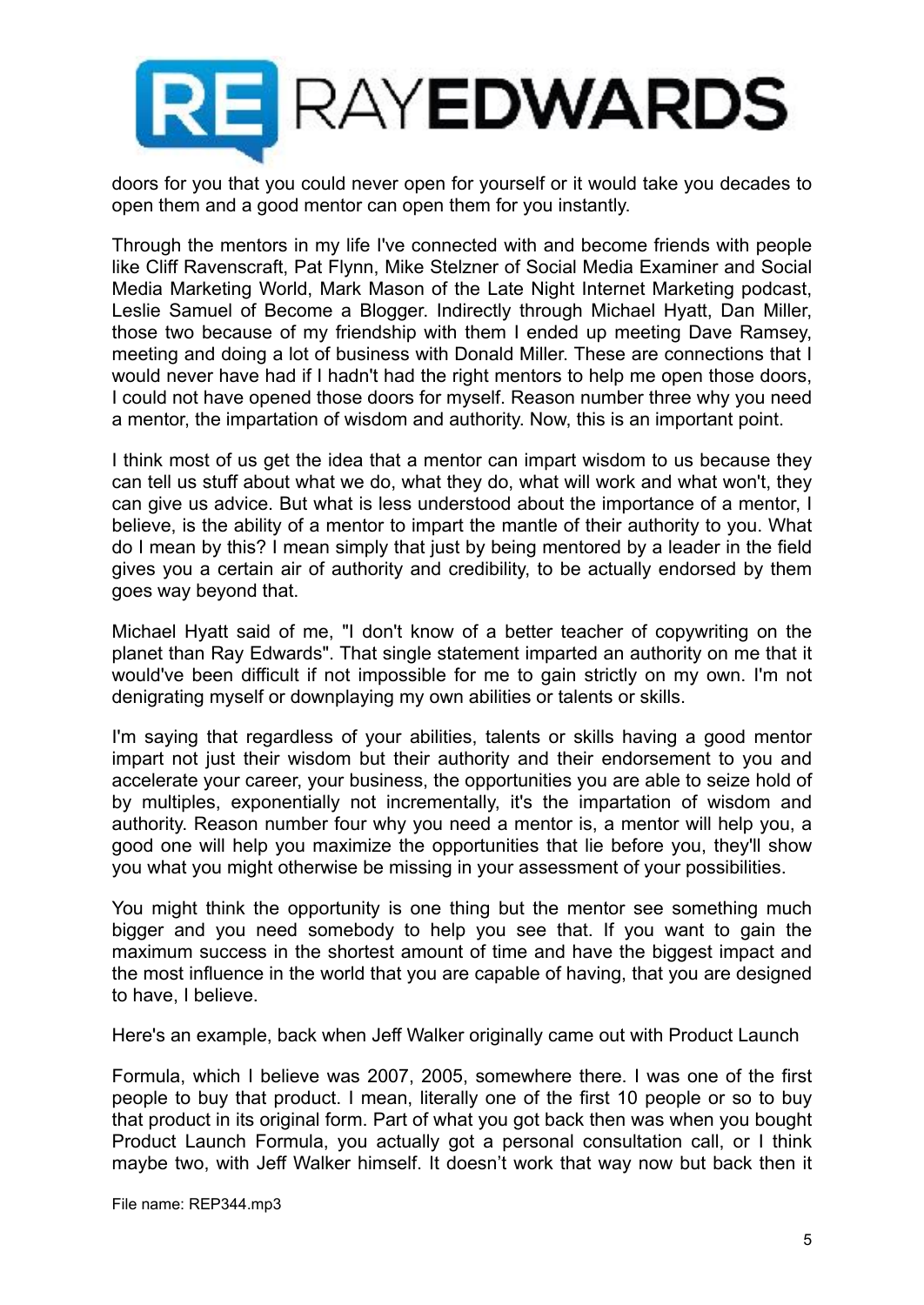

did. Jeff has become so well-known and so sought after that, there's no way he could do that anymore. It's not because he doesn't want to, I know he wants to. He's the most gracious guy you ever care to meet. But as Jeff and I were talking about my possibilities, when it came to Product Launch Formula, I was consulting with him on the launch of a product that I created, which was a copywriting course, my first copywriting course. Jeff just mentioned casually something like-- I don't remember the exact words or-- something like, "You should become the Product Launch Formula copywriting guy. That's going to be a whole new category." I recognized he was right. So that's what I did.

You might say, "Well, what's the big deal? There's a lot of those guys and gals out there now." Yes, now, but back then there was none of those guys and gals. There was Jeff. So I studied Product Launch Formula to the nth degree, microscopically. I went to every event. I went on every conference call. I became an expert, a go-to person for writing copy for product launches, Jeff Walker's style product launches. That really maximize the opportunity I had in the marketplace because I was one of the first people to be known as a copywriting guy for product launches. In fact, many people still to this day refer to me as the go-to guy for PLF style copy, Product Launch Formula style copy. Even though I don't do that for people directly anymore. Well, rarely. Every once in a while somebody comes along with an offer I can't refuse and occasionally I'll do that if all the stars line up right.

But my point is, at that time I was thinking of being a copywriter for hire and having some copywriting courses that I sold, and that was my vision of the opportunity that lay before me. Jeff open the door and said, "There's a bigger opportunity here, Ray." Because I cease on that opportunity, because I listened to my mentor at that time, Jeff Walker, and did what he said, he bestowed upon me favor in the form of recommendations, connections, having me speak at his events. I didn't pay him to do that.

This is a key thing to understand about mentoring. Mentors look for people who respond to their mentoring, and if you are one who listens to their words and heeds them and does what your mentor suggests you do and you have success, they are delighted and they will bend over backwards to help you. Something to think about. That's the fourth reason you need to have a mentor, because they help you maximize your success.

The fifth reason I believe you must have a mentor in your business, your career, is a mentor will help you avoid dangers that you don't see. We are often blinded by our own confirmation bias. We want a thing to be true. We are determined not to see the possible pitfalls that lay before us. I'll give you a couple of examples. In the radio business, I almost took a job that would have been a disaster because it just had a lot of sex appeal, and I don't mean that in the literal sense of sex appeal. I mean, it just was a really cool job, it would have been impressive to my friends, would have been fun to talk about. It was working at a programming running a big radio station in Las Vegas. It was hugely appealing. They flew me in on a jet,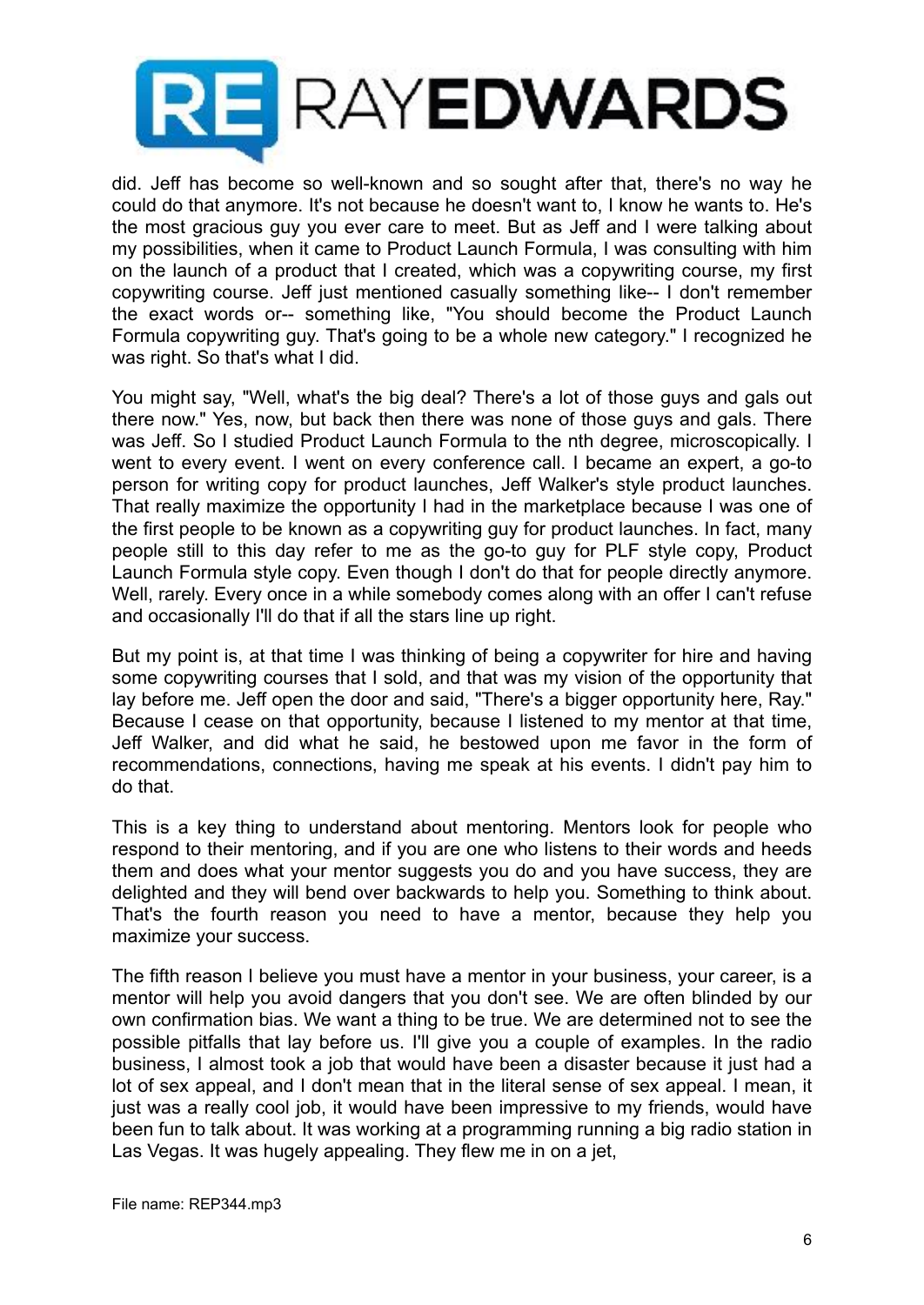

they wined and dined me, they brought my wife along, took us to this fancy restaurant, took us to the fancy studios, told us all the stellar opportunities that lay in front of us.

Thank God, I remembered to talk to my mentor at the time and say, "What do you think about this job? Should I take it?" He didn't tell me what to do but he asked me some key questions and said, "Well, here's some things maybe. I don't know if you've thought of this, but have you thought of this factor? Have you thought of that fact? Have you thought of what's going on with that company? Have you talked to this individual who knows what's going on with that company? Do you have their phone number?"

Eventually, I realized this was not going to be a good opportunity for me, and I did not take the job, and I actually regretted it for a short while until I found out later, a few months later, a few months after I would have moved my whole family there, the whole thing imploded. It would have been a disaster for me to take that job. There's a case where a mentor helped me avoid a big dangerous mistake.

In another case, more recently, I was considering being open to taking a copywriting job as a freelancer, as a consultant, or a well known New York Times bestselling author. The fee was \$150,000 plus royalties on sales. I was really tempted to take this job. It was only a temporary assignment, it would have been 150 grand and more royalties, the royalties would have far exceeded 250 grand, most likely. I did talk to a mentor, who once again asked me some key questions and reminded me of my core values and ultimately-- again, did not tell me what to do, but led me to the right decision on my own. I decided not to take the job, and I'm so glad I didn't because I since discovered that that would have been a terrible mistake because the values match between me and this person, there was no values match. It was a total disconnect. I would have been in a state of great internal ethical conflict. Could have torpedoed me for quite some time. A good mentor helps you avoid dangers.

Now, the question that will come up is obviously going to be, "How do I find a good mentor?" I don't have time to cover that in this week's episode, but I will cover in week's episode, I promise. Right now, I just want you to think about the need you have for mentoring in your business and your career, and what it can mean to you. The five reasons I gave you are not the only five reasons, but just to review them. Here's five good reasons why you need a mentor.

Number one, a good mentor will accelerate your success. They'll get you there faster than you'd get there on your own. Number two, a good mentor will give you connections, and open doors for you that you could not open by yourself, maybe ever. Number three, a good mentor will impart wisdom to you. Yes, but not just wisdom, they will also impart at least some of their authority and credibility to you. That's something money can't buy. Reason number four you need a good mentor in your business or your career is, a good mentor helps you maximize opportunities, make the most of situations you might otherwise completely miss, just because you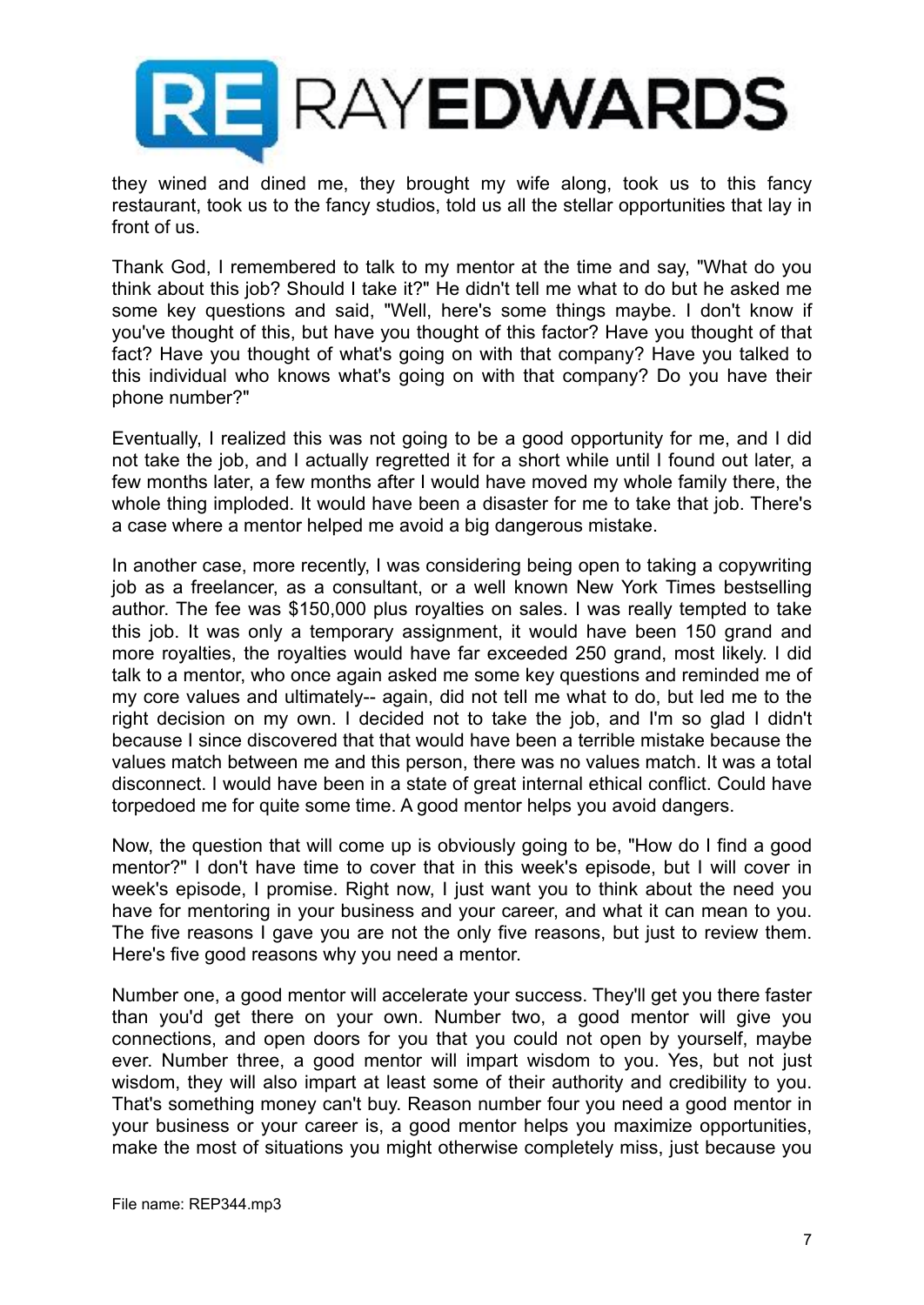

don't see them. The fifth reason you need a good mentor is, they will help you avoid dangers.

A key to this whole process of mentoring and being mentored is, the person who's your trusted advisor has been down this road. You're not just looking for just a wise person who can give you generalized wisdom about life. I think having a mentor like that is good, but I'm speaking specifically about a mentor for your business, for your career. If there was one thing I could do if I could go back in time, "Got to go back in time."-- I want to play some Huey Lewis and the News now. If I could go back in time I would find a mentor in the copywriting business and I would hitch my star to that person's wagon. I would have followed them until they said to me and I agreed, "I have nothing more to teach you, go now and succeed wildly."

What I'm saying about that is, the purpose my saying that whole thing I just said, is I believe you need to find a mentor who specifically is doing and has done the thing you want to do, and not just 20 years ago but they're currently doing it and or they've recently accomplished the very thing you want to accomplish. If you want to write an Academy Award winning screenplay, I was just mentoring with somebody who did that. That would be a good idea.

Be thinking about what it is specifically you want to achieve. Questions to ask yourself is, "What do I want to do in my business and my career? What is my chief goal, my one big goal?" I think of it like Gary Keller talks about in the book T*he One Thing*. What's the one thing you'd like to accomplish in the next year in your business, such that by accomplishing it everything else you're doing in your business would become easier or even perhaps totally unnecessary? You just do this one thing. It is one thing accomplished. Once you figured that out, then you can figure out, "Who should be my mentor?"

In the next episode, we'll talk about the three kinds of mentors and how to find the right one for you. Maybe free. You may already know the person. I'll share that next week on the episode. Meanwhile, remember if you want to help spread the message of prosperity with purpose that were devoted to hear, the thing you could do most to help us right now is to go to my Youtube channel at Youtube.com/rayedwards, subscribe to the channel and comment on my latest video. In fact, you want to comment any time I release a new video to get entered to win the prizes were giving away at that time. Right now we're shooting for 5000 subscribers, when we get there to give away a bunch of prizes. Once you do that, guess what? We're going to set a new goal and we're going to have a bigger prize.

You can win prizes for commenting within the first hour of a new video being published. The only way you're going to know that is to go to the Youtube channel and subscribe to it. Go to Youtube.com/rayedwards, subscribe and click on the bell icon. That way, Youtube will notify you every time I publish a new video so you can go comment within the first hour. That would be a help to me, and if you win a prize it would be a help to you. Actually, I hope the content is helpful. Even if for no other reason, I believe I publish really good content there, just like I do here, for free.